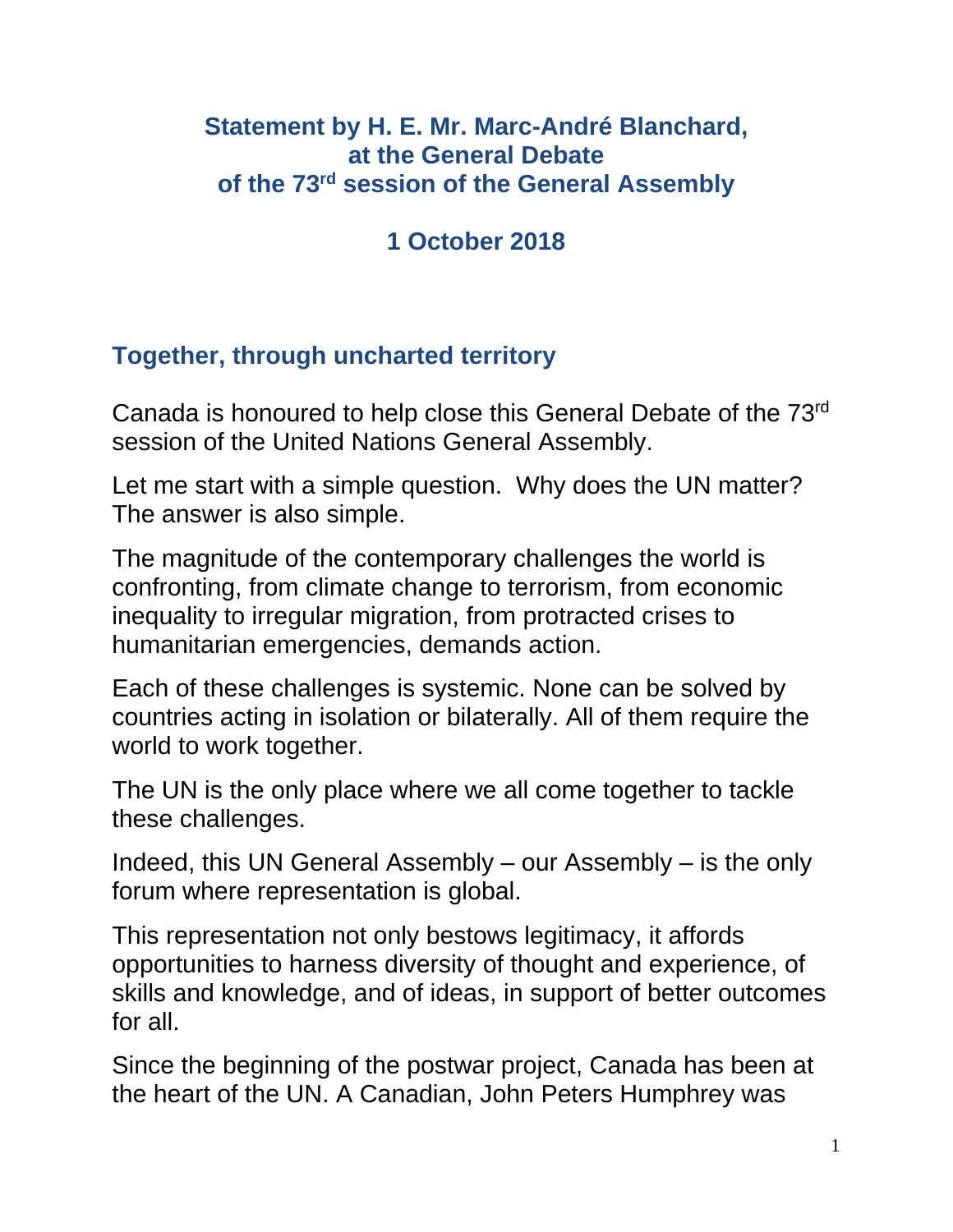among the drafters of the Universal Declaration of Human Rights. We were at the advent of peacekeeping.

We helped to build the institutions at the core of the rules-based international order. But these rules and institutions were not, and should not be, static entities, impervious to change.

Notwithstanding their tremendous achievements, we should acknowledge that the benefits of these rules and institutions have not been evenly distributed.

Too many remain excluded, economically, socially and politically, from the decision-making that affects their lives.

The "greatest generation" that came out of the ashes of the Second World War was great not because times were simpler, or the challenges less complex.

They were great because they found a way to work together, in common cause for collective outcomes. Their work helped to ensure stability and relative peace and security for over 70 years.

We owe it to them, and to us, to continue to work together to make our multilateral world order more efficient, fairer and more inclusive.

That is why supporting the implementation of the current UN reforms led by our Secretary General, Antonio Guterres, is so essential.

### **Together, to make multilateralism work for everyone**.

Agenda 2030 is a phenomenal achievement of the United Nations. For the first time in history, we agreed on a comprehensive strategic plan to achieve a sustainable world.

The plan brings us to uncharted territory. Sticking to old approaches will not help us meet its targets.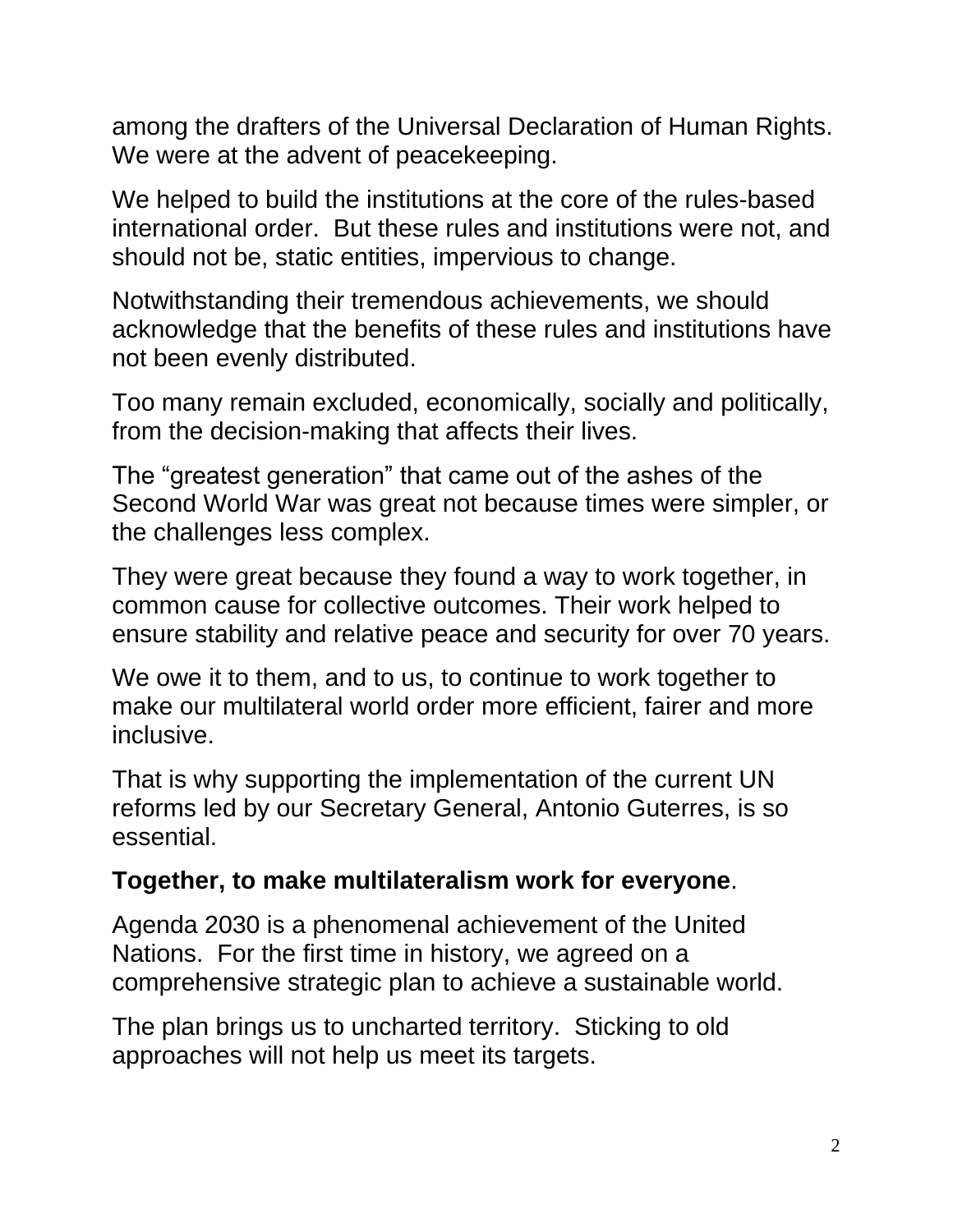We ought to find new ways of doing things, for silos to be broken between governments and civil society, between governments and the private sector, between north and south; between the traditional so called like-minded and non-traditional like-minded.

We ought to do things differently at the UN and in our governments to better deliver results for people on the ground.

We ought to hold fresh, frank and inclusive discussions.

We ought to develop a greater sense of urgency.

We ought to reconsider our approach to risk. Inaction is a risk for governments and people, but also for investors.

We ought to identify the opportunities in our challenges.

We ought to look at new partnerships to harness new opportunities.

As our Secretary General says: "Climate change is the defining issue of our time."

A significant component of the response to climate change is new, greener and more resilient infrastructure. This represents a 26 trillion-dollar opportunity for us all.

To harness this opportunity, starting with the most vulnerable, small island states, we must all work together with scientists, multilateral institutions, regional banks, investors, and civil society like never before.

Not building essential infrastructure is not an option. As Prime Minister Trudeau said in this very Assembly: "Developing countries should not be punished for a problem they did not create, nor should they be deprived the opportunities for clean growth that developed nations are now pursuing."

And we should all support Africa as it works to create opportunities for its youth and meet the ambitions of its Agenda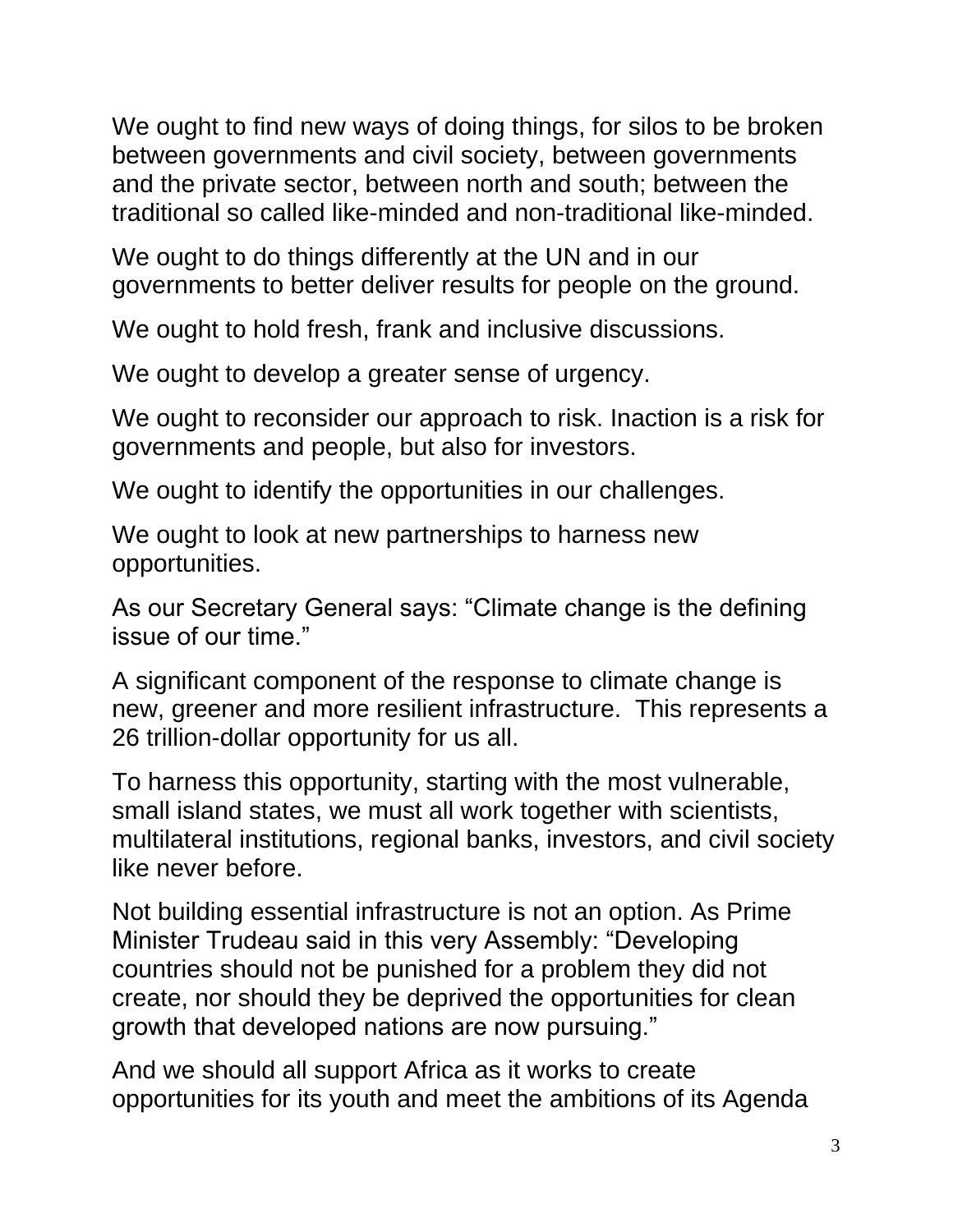2030 through greater economic integration and prosperity. Doing so is key to a more secure world.

Greater, and more shared, prosperity leads to greater peace.

Bringing people together is at the heart of Canada's national identity. In Canada, we have come to understand that diversity is our strength.

Indigenous peoples in Canada are the bedrock of our diversity. They speak more than 60 different languages. Their cultures are some of the richest on the continent.

One in every five Canadians was born outside of the country. Our largest urban centres are among the most cosmopolitan on earth. Over 50% of the populations of both Vancouver and Toronto were born outside Canada.

Canada has become home to refugees and new Canadians for decades. While we are very proud to have welcomed over 50 000 Syrian refugees over the last three years, we are fully aware that many countries have also shown great leadership in welcoming many more.

I must say, one of the things that makes me very proud is that 40% of the Syrian refugees we have welcomed – some 20,000 people – have been directly sponsored by private citizens who choose to personally contribute.

Of course, our track record on promoting economic and social integration will always require work and action. While we have had important successes, we have made mistakes and still face challenges – the most important of which remains reconciliation with First Nations.

In Canada, we understand that we need to listen and to learn in order to contribute to better outcomes. It is what we do; both at home and abroad.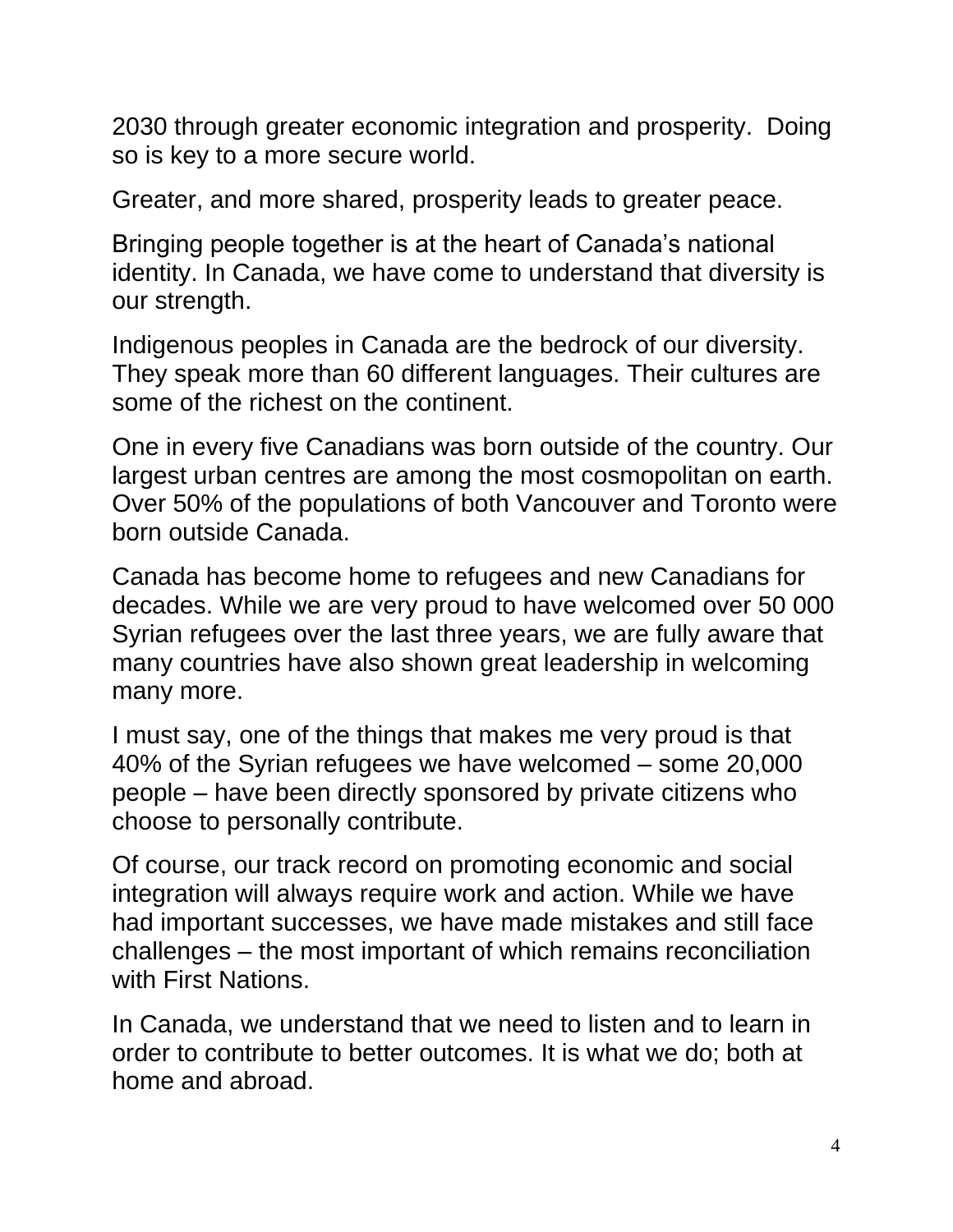### **Together, to break down barriers and connect people to opportunity**

We are using our G7 presidency this year both to listen as well as to learn from others, but also to innovate and break down silos.

For the first time, to ensure that governments were delivering in a more cohesive manner, Canada convened ministers of Finance and ministers of International Development together to explore new ways of financing development.

We can't afford anymore to have discussions at the UN that are distinct from those at the World Bank or the IMF.

We also felt very strongly that the G7 needed to tackle the issue of climate resilience and disaster recovery. While Canada has its own extensive coast lines and borders on three oceans, we invited small island, coastal African, and southeast Asian states to this critical conversation.

Building on the UN Oceans Conference, this discussion produced a charter seeking to ban the use of plastics in our oceans, and is paving the way to the Sustainable Blue Economy Conference in Nairobi this year that Canada is proud to be co-hosting with Kenya.

We partnered with the World Bank and others to raise close to \$3.8 billion to reduce the barriers that women and girls face in accessing education in conflict and fragile states. Their inclusion will lead to exceptional benefits for their communities, and by extension, for the world.

We also need capital that flows faster and at scale in emerging and frontier markets.

For this reason, we are also working together with partners from across the United Nations and the private sector to unlock the capital that will connect people to opportunities.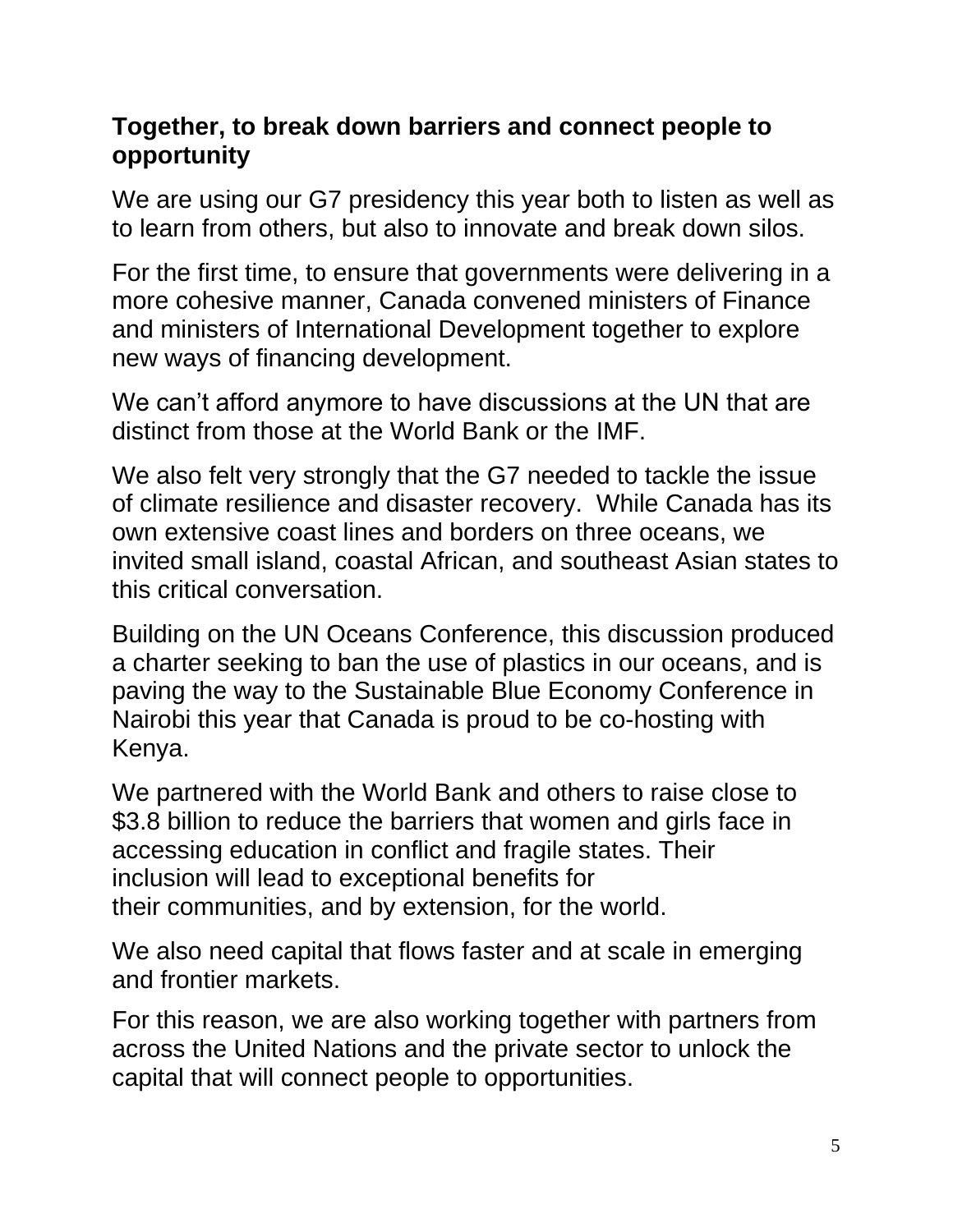As a direct result of the work we do here at the UN, just a few days ago at the high-level meeting on financing the SDGs, Prime Minister Trudeau announced the establishment of a Toronto affiliate of the Global Infrastructure Hub to do precisely that: leverage Canadian expertise in infrastructure to help connect capital to projects.

These projects fuel long-term economic growth and support the transition to a low-carbon economy while making progress towards achieving the Sustainable Development Goals and improving the representation of women and marginalized groups in sustainable infrastructure.

# **Together, for enduring Peace and Security**

Our commitment to multilateralism – notably UN peacekeeping – includes a commitment to renewal and reform, a commitment to make the system our grandparents built fit for purpose in the 21st century.

Canada is proud to have increased its contribution to UN Peacekeeping operations and to have adopted smart pledging – sending the people and equipment that are most needed to the places where they are most useful.

Canada is spearheading the Elsie Initiative – a practical plan to act on our shared promise to double the number of women in peacekeeping operations. We set that as a goal, first and foremost, because of our shared belief in the fundamental equal rights of women.

We also know that having women in the ranks – and in charge – makes peacekeeping more effective and its results more durable. We look forward to working with our new partners, Ghana and Zambia, to better recruit train, retain and promote women across all of our police and military forces.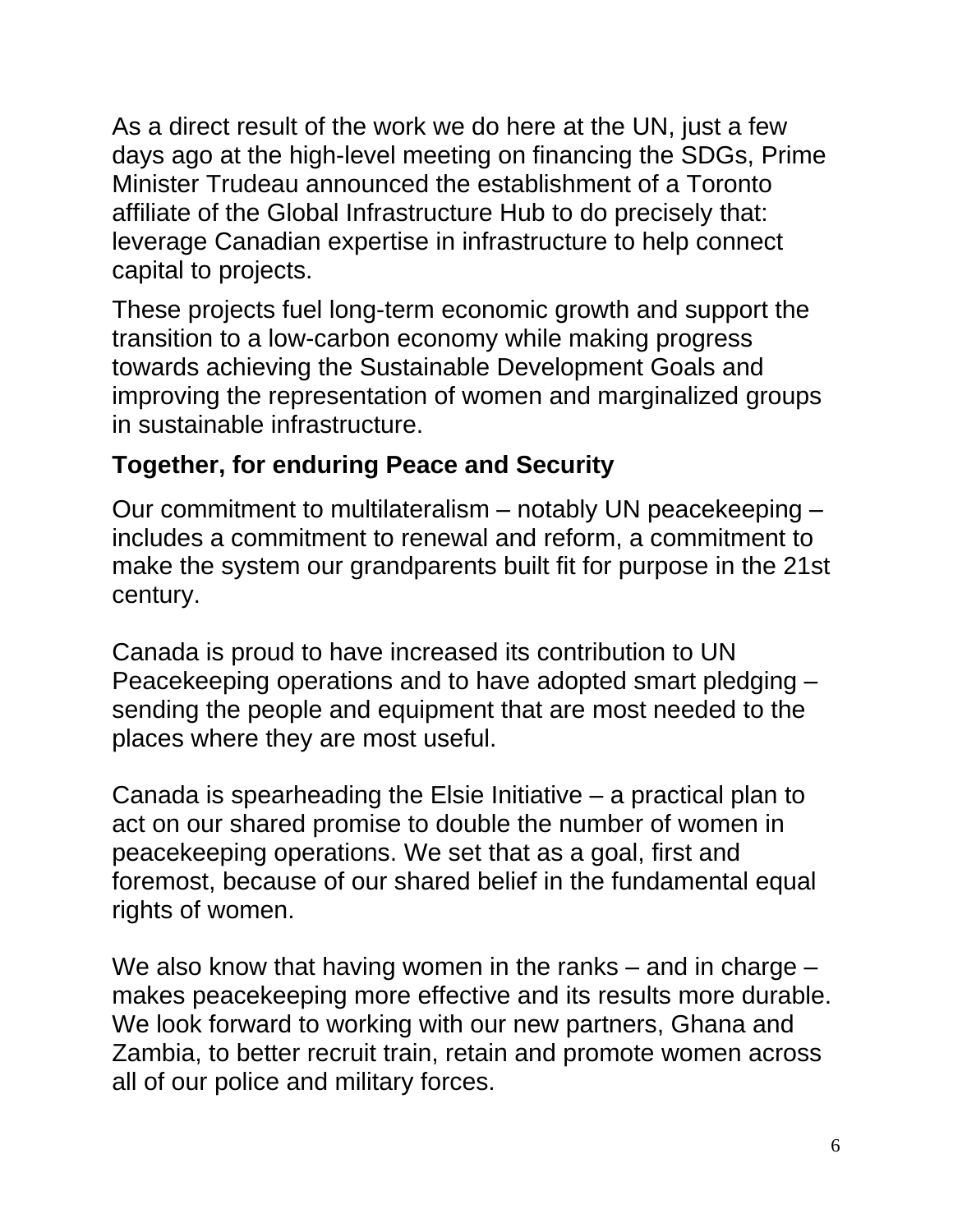For the international rules-based order to work for all, the rules need to apply to all.

Accountability cannot be a luxury afforded only when circumstances allow.

As is the case everywhere, Canada's actions in Myanmar, Syria, Ukraine and Venezuela are guided by an unequivocal commitment to protecting and promoting human rights.

The crimes against humanity committed against the Rohingya of Myanmar, including the systematic use of rape as a weapon of war, are utterly unacceptable.

Canada's parliament unanimously adopted a motion naming these crimes as genocide and urging the Security Council to refer these appalling acts to the ICC. The plight of the Rohingya people demands a response.

Canada is appalled by crimes the Assad regime in Syria has committed against its own people, including most horrifically the use of banned chemical weapons. Syrians rightly demand accountability and hope for an enduring political solution.

The White Helmets, many of whom gathered evidence of chemical weapon attacks at risk of death, rightly expect our support in seeking justice.

In Canada's own hemisphere, an OAS panel of independent international experts carefully documented many of the crimes being committed by the Maduro regime against its own people.

Here too, Venezuelans hope for accountability. For this reason, we and our regional partners took the exceptional step of referring this case to the ICC.

The ongoing illegal annexation and occupation of Crimea is a clear breach of international law. Respect for state sovereignty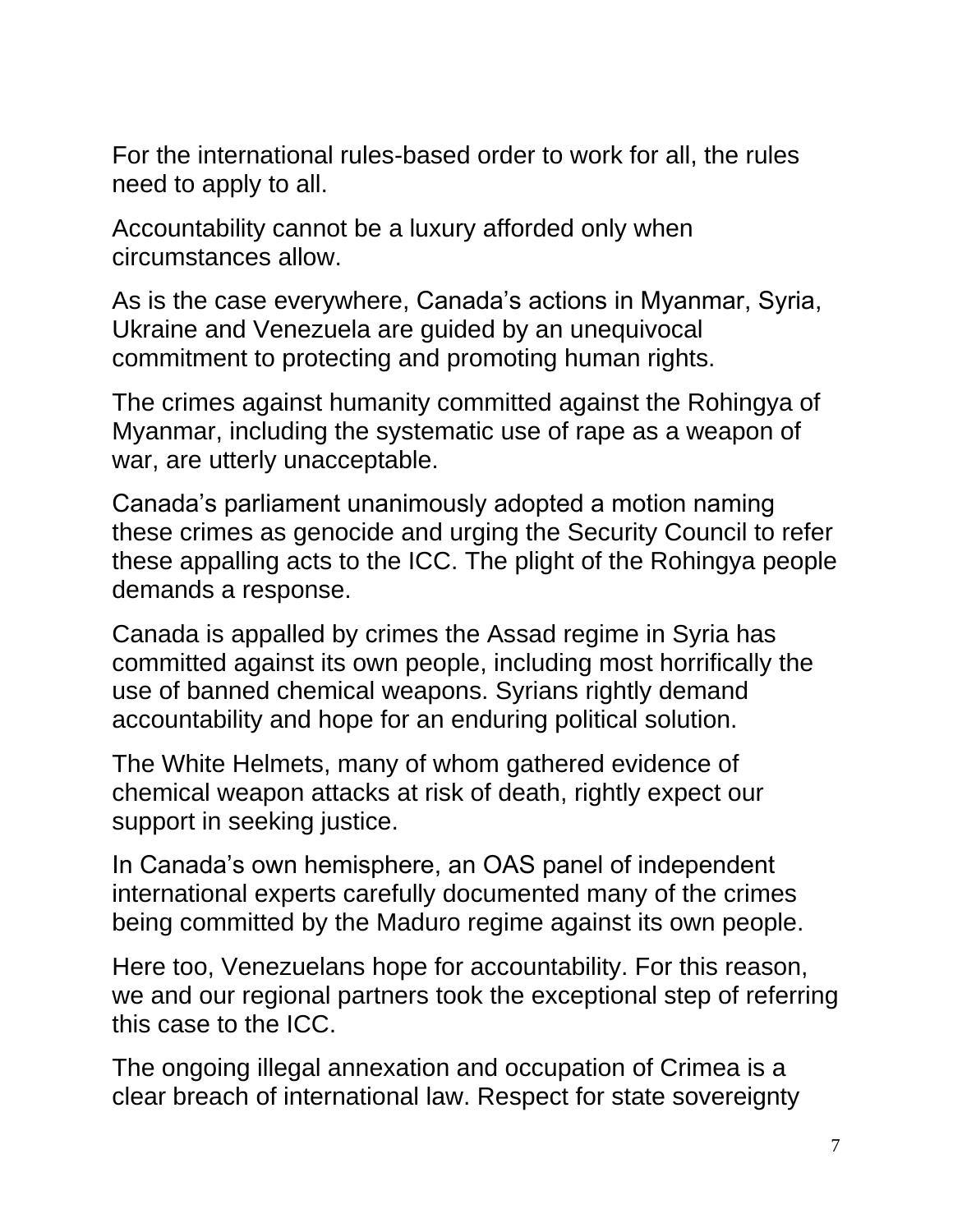and territorial integrity are not mere notions; they are the foundations of the UN charter. Russia's destabilizing actions cannot be allowed to stand.

Our determination to ensure accountability in Myanmar, Syria, Ukraine and Venezuela is accompanied by a deep commitment to improve the humanitarian situation for the millions affected, both within those countries as well as across those regions.

We recognize that the disproportionate share of the responsibility for providing lifesaving support to so many has fallen on neighboring countries, and pledge to continue our support for them as well.

And we will continue to contribute to the work of the United Nations in addressing these challenges.

### **Canada's candidacy for the United Nations Security Council (2021-22)**

When the international rules-based order was designed, this Assembly mandated the Security Council to authorize the use of force, to keep the peace, and to keep us safe.

Seventy years later, that remains its core responsibility.

The Security Council's agenda is replete with persistent and emerging challenges.

Some security threats we know all too well; others are emerging, and others still we have yet to anticipate. But all are systemic and require collective responses.

Be they old or new, these threats will continue to test the Security Council's ability to adapt and respond.

That is why Canada is seeking a non-permanent seat on the Security Council in 2021-2022. We are confident that we can contribute to effective, carefully considered global responses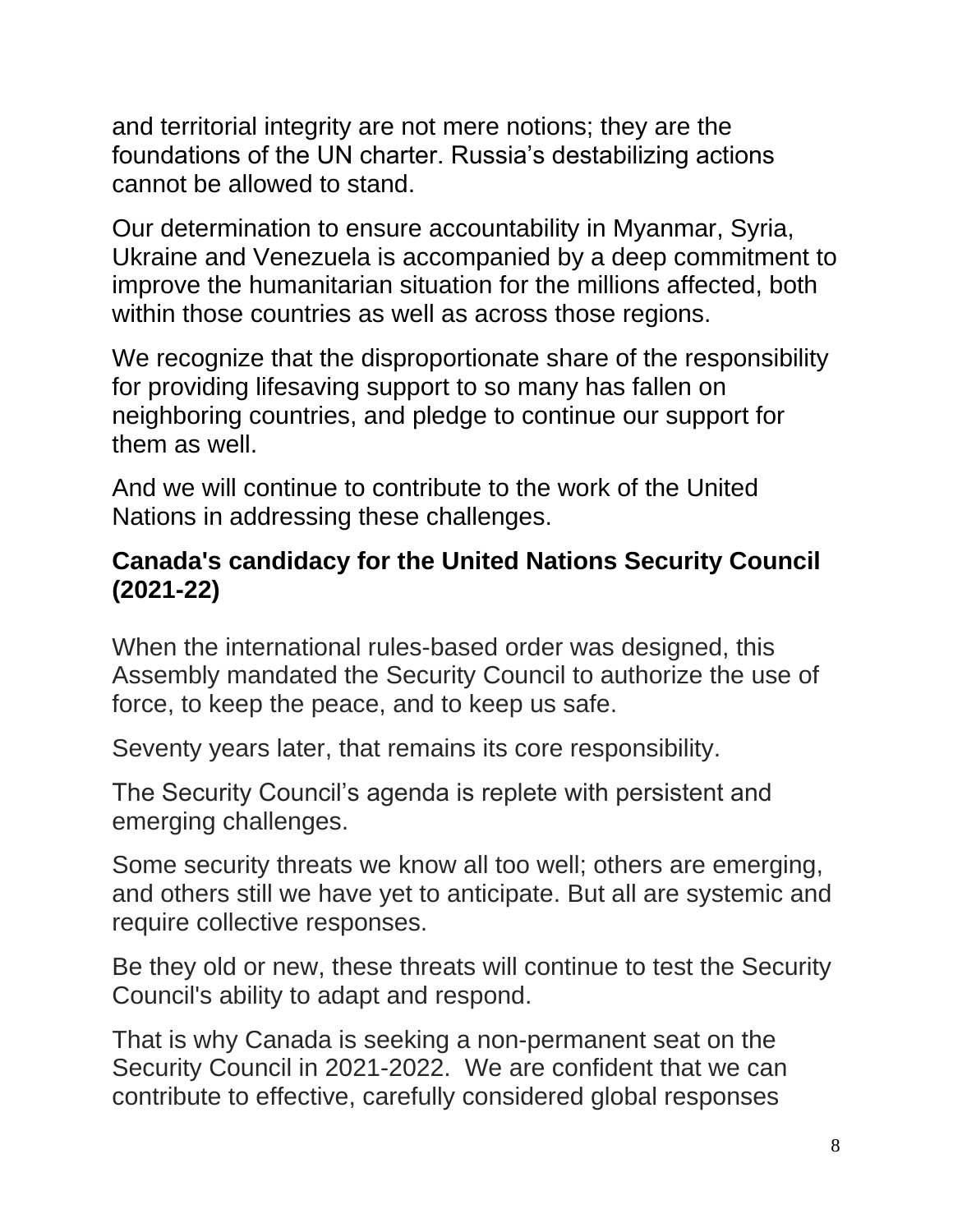We have a proven record of working with other member states to bring fresh ideas and innovative approaches to tackle complex problems, from peacekeeping and policing to peacebuilding and transitions.

We are confident that we can harness the diversity of ideas and experience necessary to fashion forward-looking approaches that can work.

After all, bringing people together is our calling card. A capacity for cooperation defines our national character. Inclusion is part of our identity.

When Canada has served on the UN Security Council, we have done so inclusively.

We brought other states and civil society into the conversation. We championed the Women, Peace and Security Agenda and Human Security. We fought for the protection of civilians caught in the crossfire of armed conflict.

If elected to the Security Council, we will bring to bear our longstanding dedication to peacekeeping, our over thirty years of service as Chair of the UN's Special Committee on Peacekeeping Operations, and our active membership on the Peacebuilding Commission.

If elected, we will work with others to tackle climate change and violent extremism, and to promote economic security and the empowerment of women and girls.

We will champion inclusion and accountability, openness and transparency, in all of the UN Security Council's deliberations.

We will help to find solutions to build a safer, fairer, and more secure world, where the benefits of the international rules-based order are distributed more evenly.